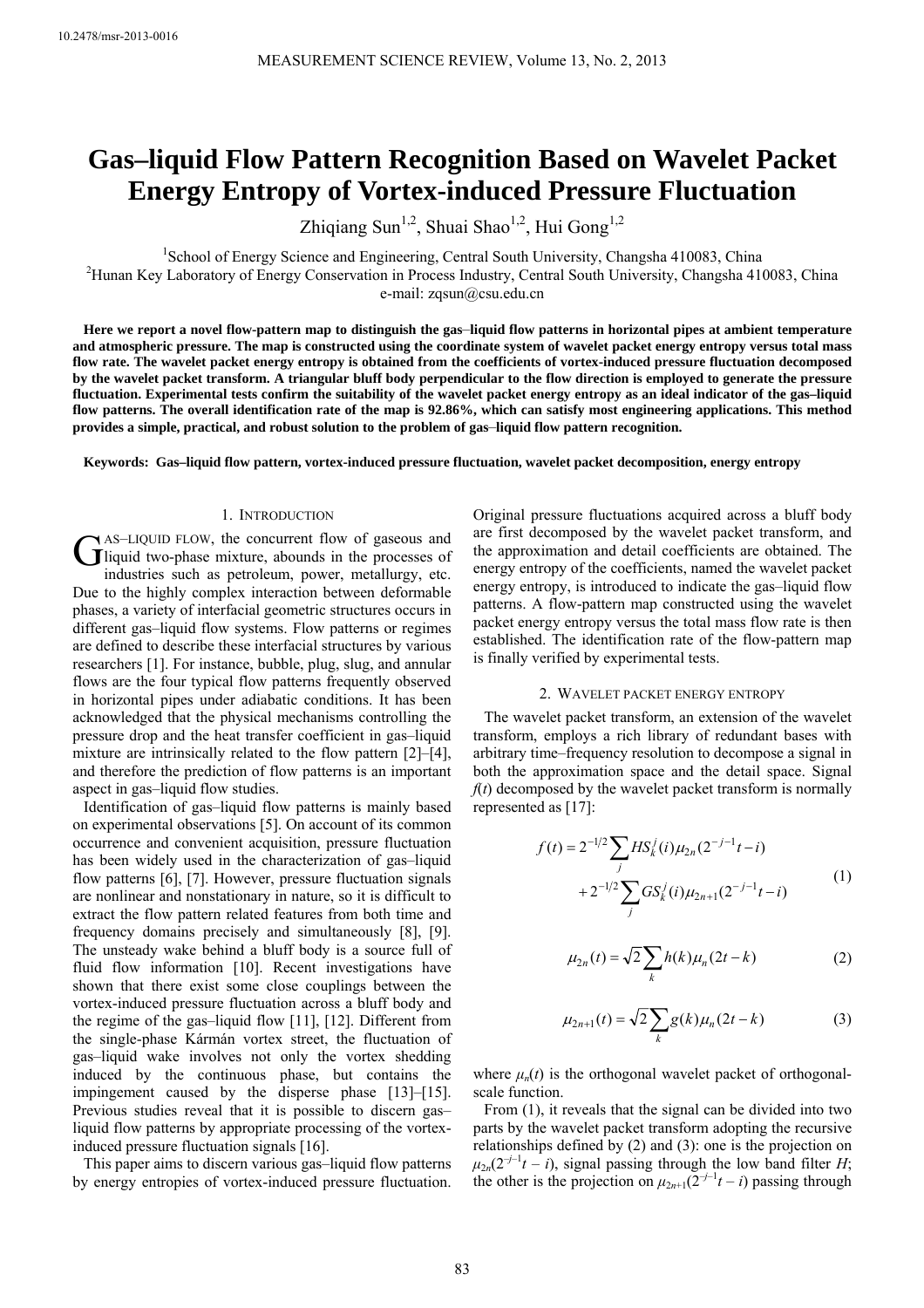the high band filter *G*. Fig.1. illustrates the procedure of a four-level wavelet packet decomposition that is used in this paper, where  $c_i$  is the simplified representation of the final coefficient.

Entropy is a measure of irregularities of states, which has been recognized as an ideal parameter for quantifying the ordering of nonstationary signals [18]. The energy entropy based on the wavelet packet decomposition was reported to detect and classify power quality disturbances [19]. Due to the orthogonality of wavelet packet decomposition, the sum of the energy of the coefficients should be equal to the total energy of the original signal. Each wavelet packet coefficient includes a certain band of frequency components; hence its energy forms an energy distribution in the frequency domain. Therefore, in this paper the wavelet packet energy entropy is defined as [20]

$$
S = -\sum_{i=1}^{n} p_i \lg p_i \tag{4}
$$

where  $p_i = E_i/E$  is the percent of the energy of  $c_i$  in the whole signal energy  $(E = \sum E_i)$ .



Fig.1. Four-level wavelet packet decomposition tree.



Fig.2. Schematic of the experimental rig: (1) water pool; (2) pump; (3) water surge tank; (4) electromagnetic flowmeter; (5) air compressor; (6) air surge tank; (7) gas flowmeter; (8) static mixer; (9) transparent pipe; (10) bluff body; (11) differential pressure sensor; (12) signal conditioner; (13) digital oscilloscope.

## 3. ACQUISITION OF THE VORTEX-INDUCED PRESSURE FLUCTUATIONS

Experiments were carried out on a gas–liquid two-phase flow test rig by using air and water as the working fluids at ambient temperature and atmospheric pressure, as shown in Fig.2. The compressed air and the pumped water were first pressed into a surge tank to make smooth before their flow rates were measured. The air and water mixed well through a static mixer, then entered into the test section horizontally, and finally recirculated to the water pool. In the test section, a prismatic bluff body perpendicular to the fluid flow direction was mounted in a circular pipe to generate vortex shedding. The inner diameter *D* of the circular pipe was 50 mm. The cross section of the bluff body was actually a truncated isosceles triangle with the width *w* of 14 mm, so the blockage ratio of the test section was  $b = w/D = 0.28$ . As accepted by most commercial vortex flowmeters to reduce unwanted fluid noises, this blockage ratio is one of the best choices for flow pattern identification.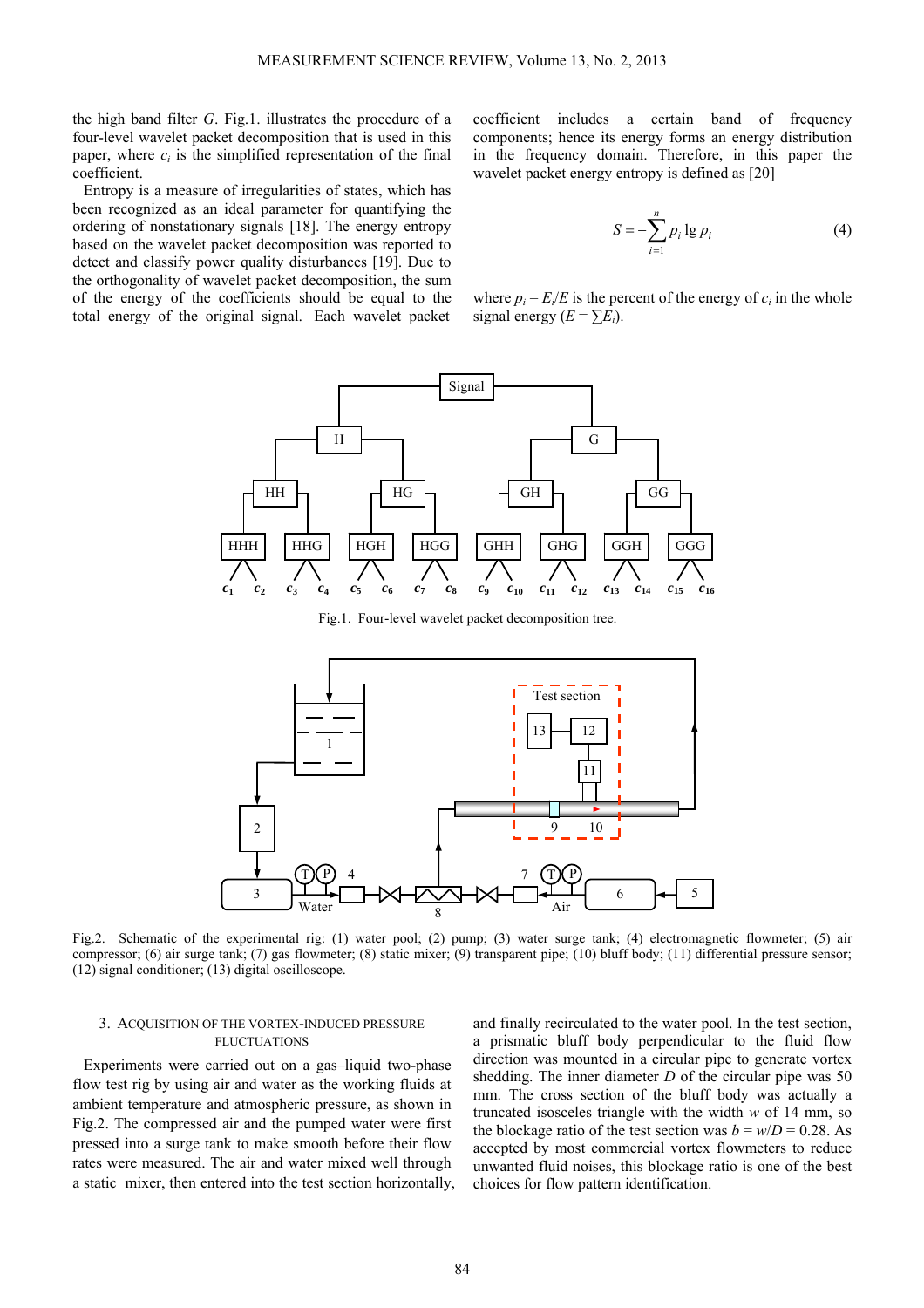

Fig.3. Raw vortex-induced pressure fluctuations in various flow patterns: (a) bubble flow ( $q_{mT}$  = 7.92 t·h<sup>-1</sup>,  $\beta$  = 0.159); (b) plug flow  $(q_{\text{mT}} = 7.78 \text{ t} \cdot \text{h}^{-1}, \beta = 0.685)$ ; (c) slug flow  $(q_{\text{mT}} = 7.29 \text{ t} \cdot \text{h}^{-1}, \beta = 0.813)$ ; (d) annular flow  $(q_{\text{mT}} = 2.14 \text{ t} \cdot \text{h}^{-1}, \beta = 0.983)$ .

Herein the vortex-induced pressure fluctuation signals were detected by the Duct-wall Differential Pressure Method (DDPM) [21]–[24] using a dynamic piezoresistive sensor. The two pressure tappings were located 1.0*D* upstream and 0.2*D* downstream of the bluff body. The fluctuating differential pressure signals were acquired by a fast response digital oscilloscope. A sampling rate of 1 kHz was set throughout the experiments with a 10 s holding time to obtain all embedded flow information [11]. Thus, each data set contained  $10<sup>4</sup>$  points.

The upstream and downstream straight pipes connecting the bluff body were 70*D* and 50*D* long, which ensured that each flow pattern was fully developed in the test section. The flow pattern was recorded manually via a section of a transparent pipe that was installed in front of the bluff body. During the experiments the volumetric flow rates  $q_{\rm vG}$  and  $q_{\rm vL}$  of air and water were 0.1–130 m<sup>3</sup> h<sup>-1</sup> with 1.0% accuracy and  $0.5-19$  m<sup>3</sup> h<sup>-1</sup> with  $0.5\%$  accuracy. The pressure and temperature of air and water were also measured to calculate their densities, so the mass flow rates were obtained by multiplying the volumetric flow rates with their corresponding densities. The total mass flow rate  $q_{mT}$ of the gas–liquid two-phase mixture was  $0.648-18.278 \text{ t} \cdot \text{h}^{-1}$ , and the volumetric void fraction  $\beta$  in the test section was 0.017–0.997.

The bubble, plug, slug, and annular flows were observed continually in the experiments. Typical raw vortex-induced pressure fluctuation signals of each flow pattern are shown in Fig.3. It indicates that regular vortex shedding may still occur in the bubble flow, but chaotic oscillations dominate the pressure fluctuations in the other three flow patterns. The differences in these signals provide the feasibility to realize gas–liquid flow pattern recognition; however, it is hard to discern the flow patterns directly from the original signals. So advanced methods for processing and analyzing the pressure fluctuations are needed.

# 4. RECOGNITION OF THE GAS–LIQUID FLOW PATTERNS

The pressure fluctuation signals were decomposed by the four-level wavelet packet. Since it has been used frequently in multiphase flow analysis to decompose time series [25], the four-scale Daubechies base wavelet (db4) was employed in the decomposition. Sixteen wavelet packet coefficients  $c_i$ were obtained as a result. Fig.4. gives the first three and the last three wavelet packet coefficients of each flow pattern. The sampling frequency 1 kHz is employed throughout the experiments, so the highest frequency that can be acquired from the pressure fluctuation signals is 500 Hz according to the Shannon's theorem. Table 1. provides the frequency band of each wavelet packet coefficient.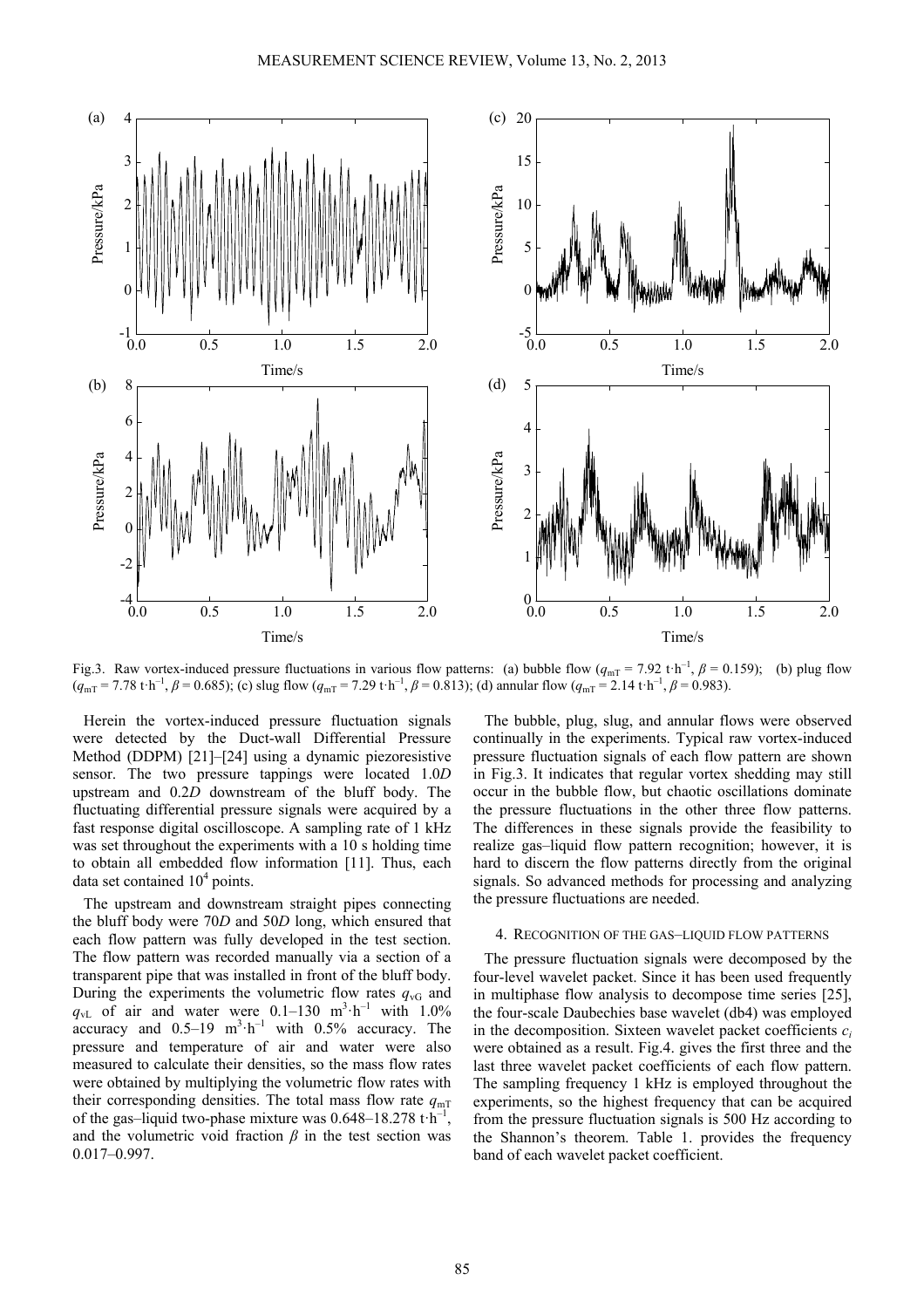

Fig.4. Partial wavelet packet decomposition results of the vortex-induced pressure fluctuations: (a) bubble flow ( $q_{mT}$  = 7.92 t·h<sup>-1</sup>,  $\beta$  = 0.159); (b) plug flow  $(\hat{q}_{mT} = 7.78 \text{ t} \cdot \hat{h}^{-1}, \beta = 0.685)$ ; (c) slug flow  $(q_{mT} = 7.29 \text{ t} \cdot \hat{h}^{-1}, \beta = 0.813)$ ; (d) annular flow  $(\hat{q}_{mT} = 2.14 \text{ t} \cdot \hat{h}^{-1}, \beta = 0.813)$ 0.983).

Table 1. Frequency band of the wavelet packet coefficients.

| Table 2. Number of flow patterns. |  |  |  |
|-----------------------------------|--|--|--|
|-----------------------------------|--|--|--|

| Coefficient    | Frequency<br>band/Hz | Coefficient    | Frequency<br>band/Hz |
|----------------|----------------------|----------------|----------------------|
| c <sub>1</sub> | $0.00 - 31.25$       | C <sub>9</sub> | 250.00-281.25        |
| c <sub>2</sub> | $31.25 - 62.50$      | $c_{10}$       | 281.25-312.50        |
| $c_3$          | 62.50-93.75          | $c_{11}$       | 312.50 - 343.75      |
| $c_4$          | 93.75-125.00         | $c_{12}$       | 343.74-375.00        |
| c <sub>5</sub> | 125.00-156.25        | $c_{13}$       | 375.00 - 406.25      |
| c <sub>6</sub> | 156.25-187.50        | $C_{14}$       | 406.25 - 437.50      |
| $c_7$          | 187.50-218.75        | $c_{15}$       | 437.50 - 468.75      |
| $c_8$          | 218.75-250.00        | $c_{16}$       | 468.75-500.00        |

| Flow pattern  | Total data | Construction data | Test data |
|---------------|------------|-------------------|-----------|
| <b>Bubble</b> | 112        | 95                |           |
| Plug          | 49         | 42                |           |
| Slug          | 120        | 102               | 18        |
| Annular       | 49         | 42                |           |
| Total         | 330        | 281               | 19        |

To construct a flow-pattern map, it is necessary to define an advisable coordinate system that can distinguish various flow patterns fairly. Each wavelet packet coefficient is the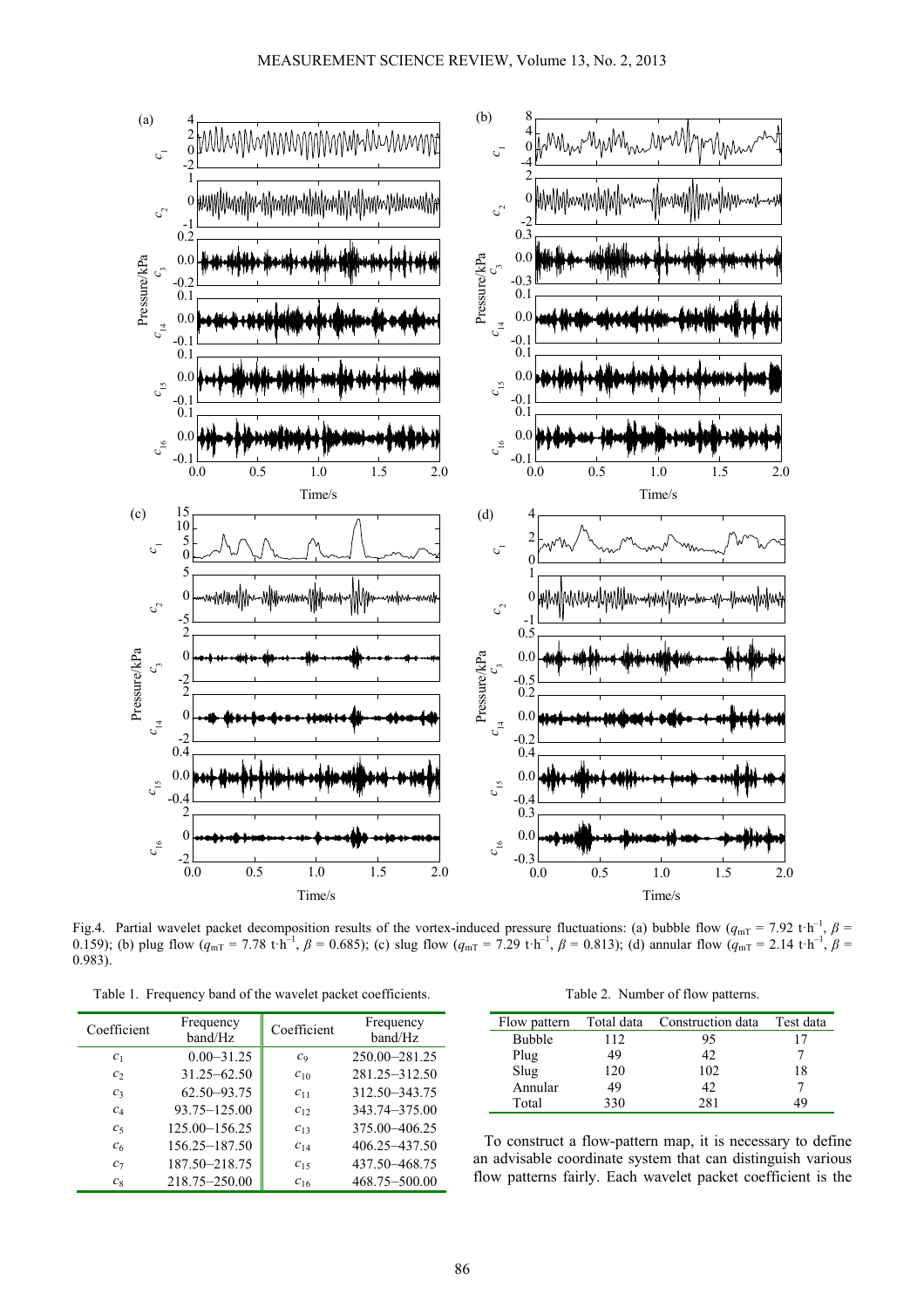component of gas–liquid wake fluctuation within a certain band of frequency, so we adopted the wavelet packet energy entropy *S* as the vertical coordinate of the flow-pattern map. For the horizontal coordinate, we tried to use several flow variables such as the total mass flow rate, the volumetric void fraction, the average density, and the Reynolds number. We find that the total mass flow rate  $q_{mT}$  is a candidate horizontal coordinate according to the *S* distribution of each flow pattern on the map. The total mass flow rate is comparatively easy to obtain in most cases and remains invariant in the experimental loop, so it is of benefit to the flow pattern identification.



Fig.5. Construction process of the wavelet packet energy entropy based flow-pattern map.

A total of 330 groups of the pressure fluctuation data were

acquired during the experiments. The number of each flow pattern recorded is listed in Table 2. Following the common practice of pattern recognition, about 85% of the total data is selected to construct the flow-pattern maps, which is called the construction data. The remainder of the data is used as the test data for verifying the flow-pattern map.

The construction process of the  $S-q_{mT}$  flow-pattern map, as illustrated in Fig.5., consists of three steps. First of all, the construction data are plotted on a plane with the coordinate system of *S* versus  $q_{mT}$ . The distribution of *S* in different flow patterns differs with  $q_{mT}$ , and these differences provide the rational basis for the discerning of these flow patterns. Second, the zone of each flow pattern is established on the coordinated plane with the construction data. The criterion to delineate the boundaries is that the mid-separate lines are used as far as possible to discern each flow pattern region including both the overlapping and the transitional zones. Third, the construction data are removed, but the boundaries are reserved after the delineation of all the boundaries. Each region on the plane is then tagged with the name of the flow pattern, and the flow-pattern map takes form eventually as Fig.5c.

The test data are plotted on the flow-pattern map devised to examine its validity. It is assumed that, if a point of the test data locates wholly on the region of another flow pattern, it is deemed to be a wrong identification; if a test data point happens to fall on the boundaries, it is regarded as half wrong identification. With this convention, the identification rate of the  $S-q_{mT}$  map is obtained. The overall identification rate of the map developed is 92.86%. Two points of the test data, from the bubble and the slug flows, respectively, fall in the region of the plug flow, one point from the plug flow falls in the region of the bubble flow and another one lies on the boundary, and the other test data are identified successfully.

The above results confirm the suitability of adopting the wavelet packet energy entropy as a rational indicator of the gas–liquid flow pattern. Simultaneously, it reveals that only the neighboring flow patterns are confused on the map. In view of the nature of the complex interaction between phase interfaces, concurrence of multiple flow patterns may exist on the boundary of the near-transition conditions.

# 5. CONCLUSIONS

The gas–liquid flow pattern recognition is achieved by a novel flow-pattern map based on the wavelet packet energy entropy of vortex-induced pressure fluctuation generated by a triangular bluff body perpendicular to the flow direction. Experiments with air and water are conducted at ambient temperature and atmospheric pressure in a 50-mm-diameter horizontal pipe. The pressure fluctuations are recorded in the bubble, plug, slug, and annular flows. The results show that the overall identification rate of the proposed map is 92.86%, and only the neighboring flow patterns are mixed up on the map.

In view of the common occurrence and easy acquisition of pressure fluctuation, this approach is appealing. Moreover, the total mass flow rate is relatively convenient to obtain in most cases and remains invariant throughout the test system. In this regard, the proposed approach is simple, practical and